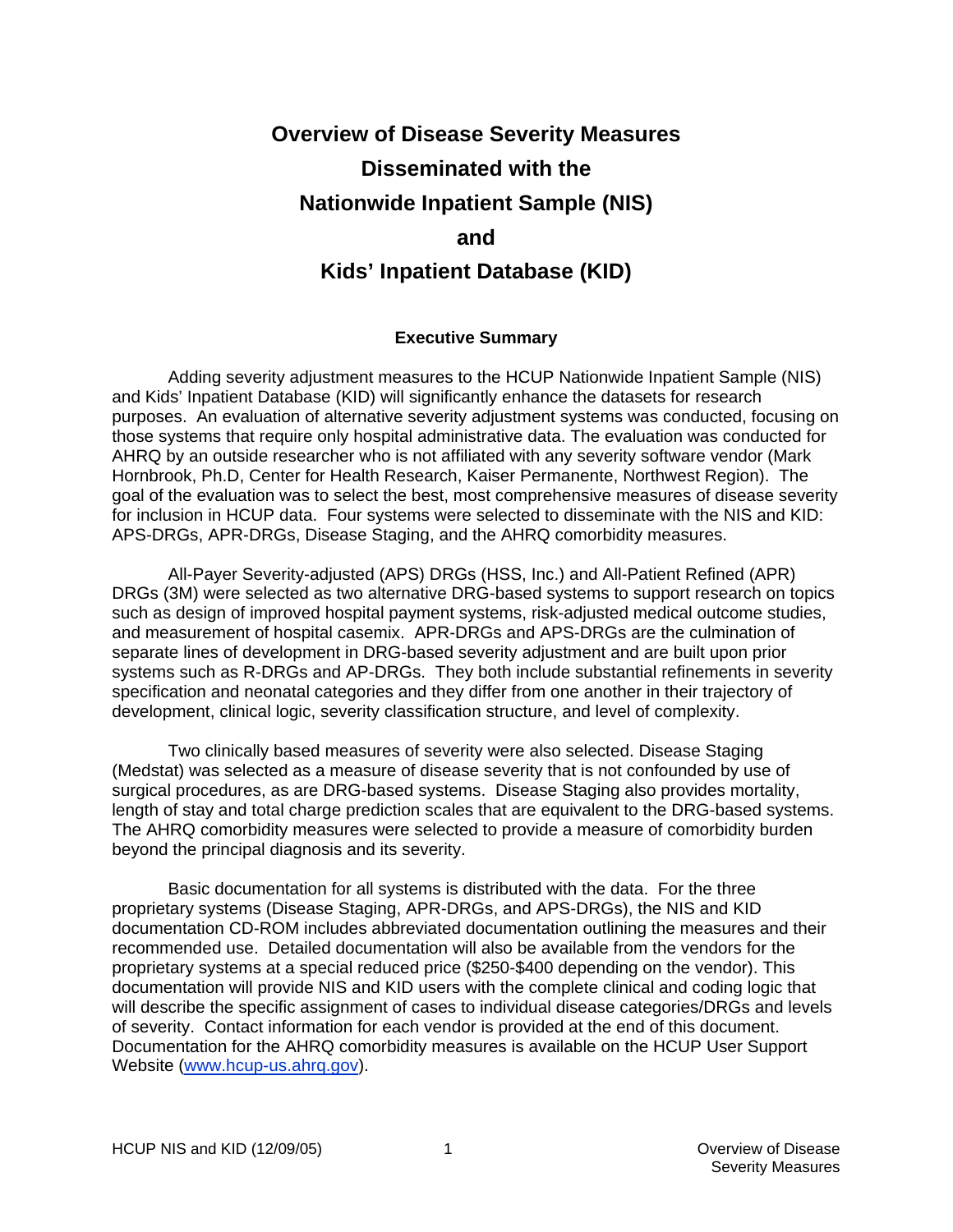#### **Background and Rationale**

 Hospital administrative data have been widely used for examining issues related to payment, cost, utilization, and patient outcomes. All these topics require adjustment for patient severity of illness. Researchers can develop their own methods or select one of the severity measurement systems available in the public or private domain. With increased use of the Nationwide Inpatient Sample (NIS) and Kids' Inpatient Database (KID) for various research purposes, adding severity measures will significantly enhance the research value of this database. An evaluation of existing severity measurement systems that are applicable to inpatient discharge data was conducted for AHRQ by an outside researcher independent of any severity software vendor.<sup>1</sup> This document provides a summary of the evaluation and brief information about each selected system.

 The purpose of the severity adjustment evaluation was to identify those severity measurement systems that are most applicable to the HCUP inpatient databases. There was no intention to rank specific products, but rather to aid in the selection of multiple products that will serve different purposes.

The evaluation was based on a review of existing publications obtained from public sources and potential vendors. Specific evaluation criteria included:

- Internal consistency with a stated definition of "disease severity" concept, such as:
	- disease progression
	- likelihood of death
	- likelihood of high inpatient expenses
	- likelihood of lengthy hospital stay
	- burden of disease (e.g., presence of comorbidities)
- **Focus on all patients rather than a single payer or population**
- Medical meaningfulness, that is, physicians were involved in system development
- Wide use by organizations such as hospitals, payers, peer review and accreditation organizations.
- **Relevant research published in the public domain on the development, performance,** and applications of the severity algorithm
- **Value for cost**
- Vendor willingness to let the product be disseminated in the HCUP restricted access public release databases (i.e., the NIS and KID)

#### Results of the Evaluation

The evaluation results suggested that in addition to Medicare DRGs and AHRQ Clinical Classification System (CCS) which are already disseminated with HCUP data, severity measures from four systems should be added to the database -- Disease Staging,<sup>2</sup> the AHRQ comorbidity measures,<sup>3</sup> All Patient Refined (APR) DRGs,<sup>4</sup> and All Payer Severity-adjusted (APS) DRGs.<sup>5</sup> These systems are sufficiently differentiated in their technical properties making them unlikely substitutes for one another in any potential application (see Table 1). Each system has a relative advantage over the others depending on the purpose of the analysis.

### **Disease Staging**

Disease Staging and the AHRQ comorbidity measures represent clinically based systems. Disease Staging is a product of Medstat. In Disease Staging, severity is defined as the *likelihood of death or organ failure resulting from disease progression and independent of*  the treatment process.<sup>2</sup> Disease progression is measured using four stages of increasing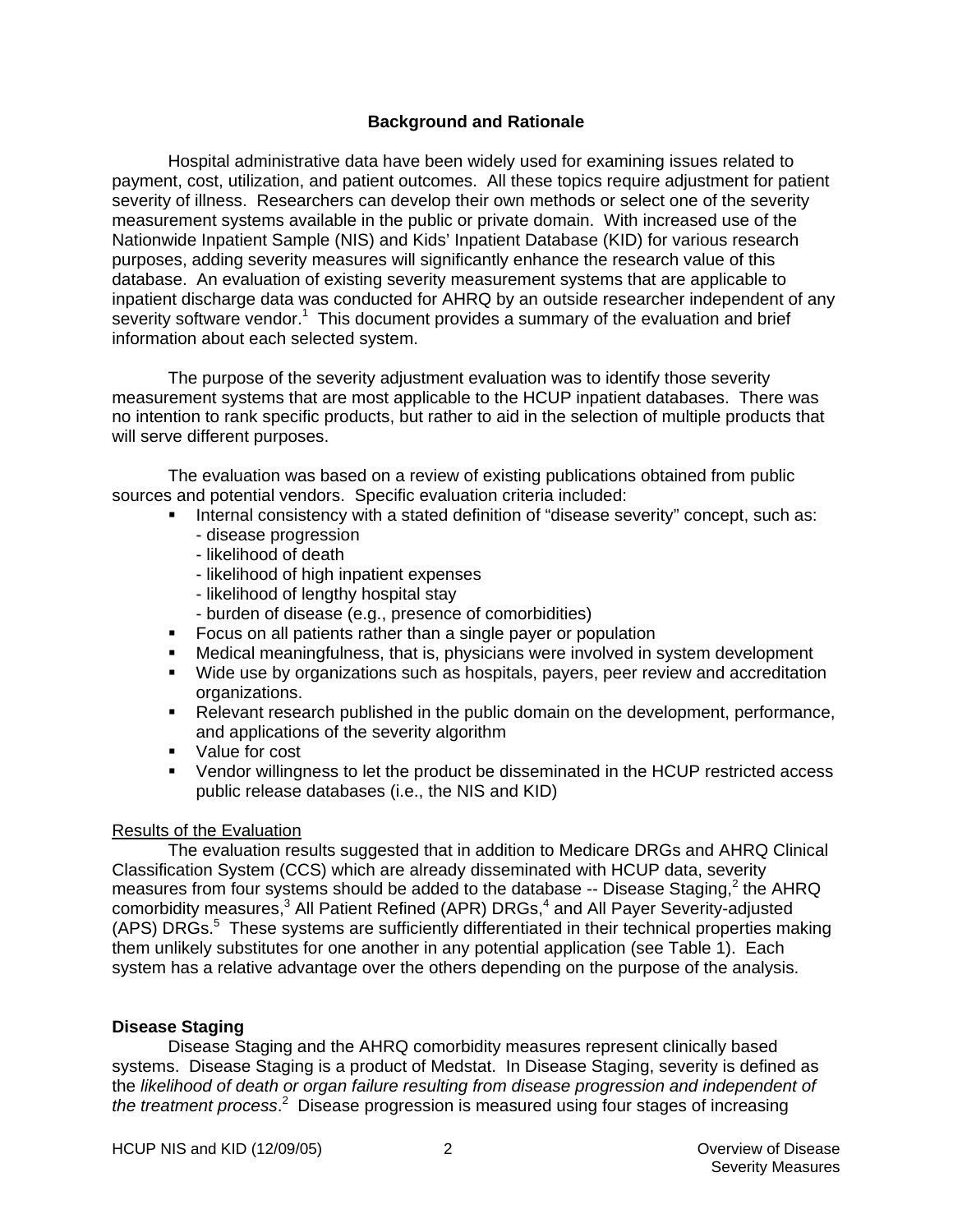complexity and substages within Stages 1, 2, and 3. Stages and substages are defined specific to each disease category following clinical criteria:

Stage 1 – no complications or problems of minimal severity

Stage 2 – problems limited to a single organ or system; significantly increased risk of complications

Stage 3 – multiple site involvement; generalized systemic involvement; poor prognosis Stage 4 – death

Disease Staging uses information on diagnoses, gender, Cesarean section procedure codes, and discharge status to assign cases to disease categories (version 4 of the software includes 606 categories) and to measure disease-specific severity. Major operating room procedures are not used in assigning disease categories, thus use of procedures does not figure into the assignment of severity (as with DRG-based systems). However, to improve the value of Disease Staging in explaining costs, length of stay, and mortality, Medstat developed expense, stay and mortality predictive scales based on Medicare DRGs, using the DRG medical/surgical splits. Patient age, gender, and admission and discharge status are also used in these models. The following measures are included in the NIS and KID, based on Disease Staging software: disease categories and stages for the principal diagnosis and predictive scales for mortality, length of stay, and total charges.

#### **AHRQ Comorbidity Measures**

The AHRQ comorbidity measures identify coexisting medical conditions that are not directly related to the principal diagnosis, or the main reason for admission, and are likely to have originated prior to the hospital stay. $3$  These comorbidities can make a hospital stay more expensive and complicated. The AHRQ comorbidity measures were developed originally as one of the HCUP tools. Complete documentation on the comorbidity measures is available on the HCUP User Support Website under Tools & Software ([http://www.hcup](http://www.hcup-us.ahrq.gov/toolssoftware/comorbidity/comorbidity.jsp)[us.ahrq.gov/toolssoftware/comorbidity/comorbidity.jsp](http://www.hcup-us.ahrq.gov/toolssoftware/comorbidity/comorbidity.jsp)).

### **APR-DRGs and APS-DRGs**

 APR-DRGs and APS-DRGs are DRG-based severity measurement systems. A brief review of different DRG classification systems helps shed light on the rationale for selecting these two particular systems. DRG-based systems, as illustrated in Figure 1, include:

- Medicare DRGs
- Refined DRGs (R-DRGs)
- All-Patient DRGs (AP-DRGs)
- All-Patient Refined DRGs (APR-DRGs)
- Severity-adjusted DRGs (S-DRGs), and
- All-Payer Severity-adjusted DRGs (APS-DRGs)

There are two major limitations in using Medicare DRGs for severity adjustment. First, there is limited adjustment for severity of illness. $6$  Principal diagnoses and procedures are stratified into categories based on the presence of a substantial complication or comorbidity (CC) in secondary diagnoses. The CC list includes about 3,000 diagnosis codes for diverse conditions that range from major acute illness to less severe chronic conditions. As a result, DRG categories are unable to sufficiently account for the differential effects of these secondary diagnoses on resource use. Second, Medicare DRGs have limited categories for conditions specific to the nonelderly, particularly for neonates,<sup>7</sup> for whom there are only seven broadlydefined DRGs.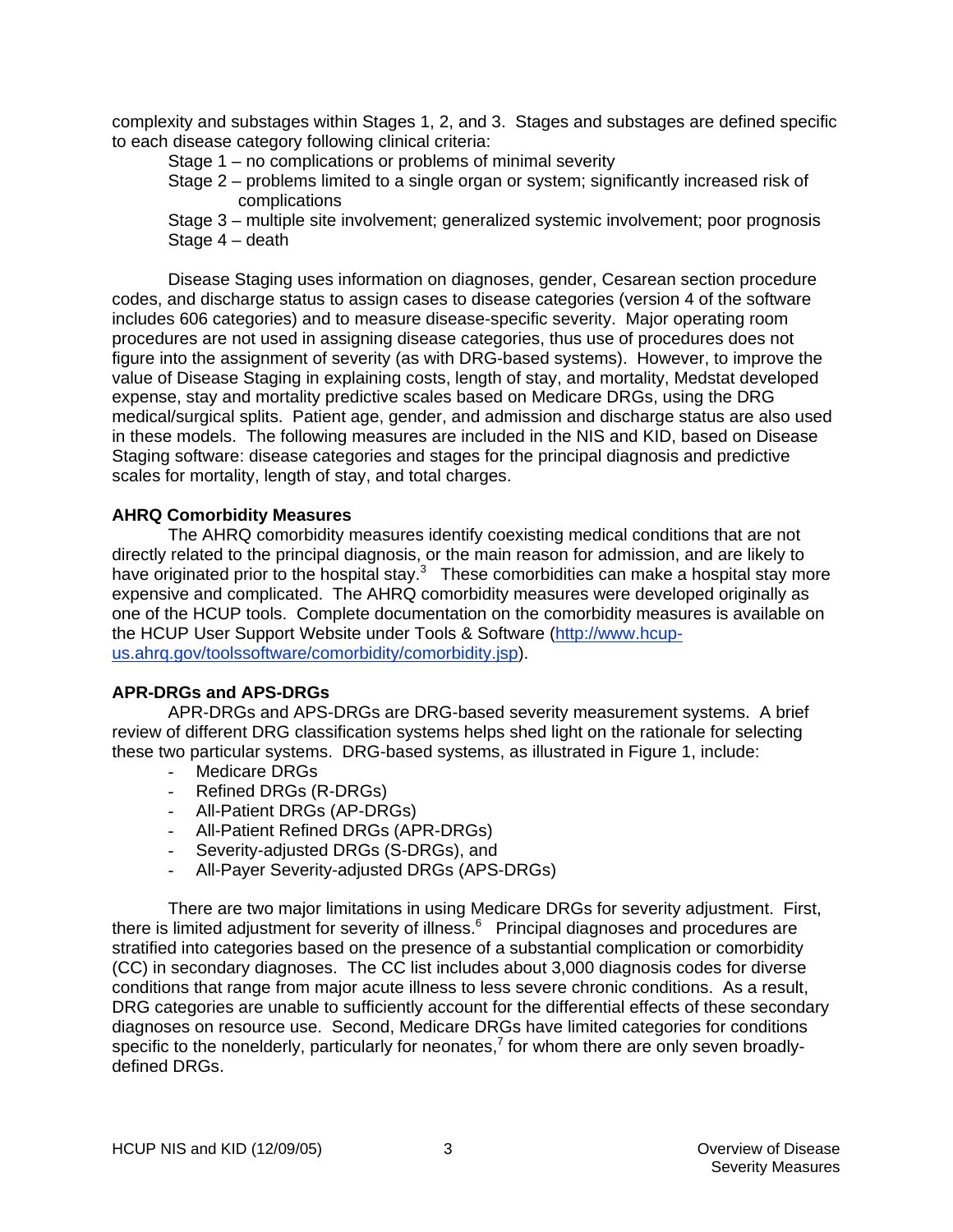Developed during the mid to late 1980s, Refined DRGs (R-DRGs) and All-Patient DRGs (AP-DRGs) represented the first modifications of Medicare DRGs that attempted to account for severity of illness. Both systems address the limitations of DRGs through refinement of the CC list and the DRG categories for neonates.

With R-DRGs, developed by researchers at Yale University, the CC list for secondary diagnoses was specified separately for each DRG and the DRGs for neonates were revised to incorporate birthweight.<sup>6</sup> AP-DRGs, first implemented in New York State, expanded Medicare DRGs to include neonatal, obstetric, and other conditions typical to the under-65 population.<sup>4</sup> Based on research conducted by the National Association of Children's Hospitals and Related Institutions (NACHRI), neonates were stratified by age, birthweight, and procedure.<sup>7</sup> The assignment of CCs for secondary diagnosis was determined at the MDC level, rather than the DRG level.

AP-DRGs formed the basis for All-Patient Refined DRG (APR-DRGs) which were developed by 3M Health Information Systems in the early 1990s.<sup>4</sup> APR-DRGs added severity of illness and risk of mortality subclasses for each base APR-DRG. In determining the severity level, 3M not only revised the CC list to accommodate the non-Medicare population but also incorporated principal diagnosis, age, interactions of multiple secondary diagnoses, and combinations of non-operating procedures with principal diagnosis. The severity of illness and risk of mortality subclasses have levels of 1 to 4, indicating minor, moderate, major, and extreme, respectively. Based on these enhancements, APR-DRGs represented a significant improvement over both R-DRGs and AP-DRGs.

In 1994, the Center for Medicare and Medicaid Services (CMS, formerly HCFA) developed Severity-adjusted DRGs (S-DRGs) which incorporated aspects of R-DRGs and AP-DRGs.<sup>8</sup> The major enhancement of S-DRGs lies in the revision of the CC list. Instead of defining the CC list by DRG (like the R-DRG system) or by MDC (like the AP-DRG system), researchers at CMS evaluated the presence of each ICD-9-CM diagnosis code as a secondary diagnosis to determine its effect on resource use. Based on this analysis, each code was assigned as a major CC (MCC), CC, or non-CC. Two concerns with S-DRGs are: 1) no refinement for neonatal groups, making this system inapplicable to an all-payer population; and 2) inconsistent severity categories across DRGs.

 To address these limitations, HSS Inc. introduced All-Payer Severity-adjusted DRG (APS-DRGs) in 1995.<sup>9</sup> As an expansion of S-DRGs, APS-DRGs are intended to be used for all hospitalized patients. Neonatal categories are defined by birthweight, diagnoses, and disposition. APS-DRGs also extend the exclusion criteria inherited from Medicare DRGs and S-DRGs to eliminate certain secondary diagnoses from the CC and MCC lists because those conditions are associated with the principal diagnosis. The severity categories are standardized across DRGs with 0, 1, and 2 denoting without CC, with CC, and with MCC, respectively.

 In summary, APR-DRGs and APS-DRGs are built upon prior DRG-based systems with substantial refinements in severity specification and neonatal categories. These two systems differ from one another in their trajectory of development, clinical logic, severity classification structure, and level of complexity.

 APR-DRGs (version 20) include 316 base disease categories. The following measures are included for APR-DRGs: base APR-DRG, severity of illness subclass, and risk of mortality subclass within each base APR-DRG.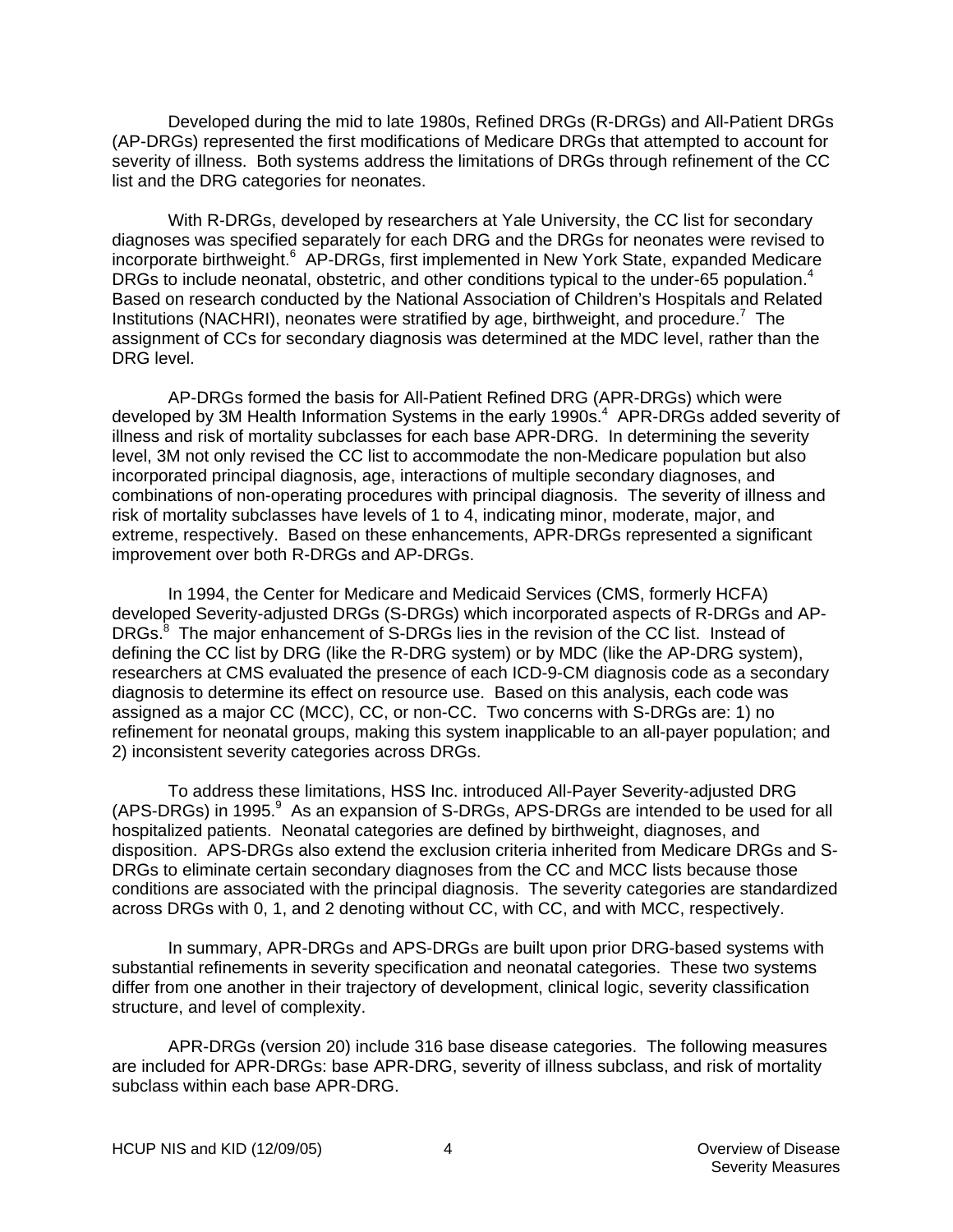APS-DRGs (version 20) consist of 375 base disease categories called Consolidated DRGs (CDRGs). The APS-DRG group number is represented by the CDRG category (XXX) plus the one-digit severity class (Y). Weights developed using the NIS for mortality, length of stay, and total charges are also included.

#### **Documentation**

 Documentation for all systems is distributed with the NIS. For the three proprietary systems (Disease Staging, APR-DRGs, and APS-DRGs) abbreviated documents outlining the measures and their recommended use are included with the NIS. For users who wish to understand the specific assignment of cases to individual disease categories/DRGs and levels of severity, full documentation that provides the complete clinical and coding logic will be available from the vendors at a special reduced price. Contact information for each product is provided below.

| For detailed documentation on APR-DRGs,<br>please contact:        | Cheryl Rothermich, RN<br><b>Product Marketing Manager</b><br>All Patient Refined DRGs (APR-DRGs)<br><b>3M Health Information Systems</b><br>clrothermich@mmm.com<br>801-265-4427 |
|-------------------------------------------------------------------|----------------------------------------------------------------------------------------------------------------------------------------------------------------------------------|
| For detailed documentation on APS-DRGs,<br>please contact:        | HSS, Inc.<br>2321 Whitney Ave. 4th Fl.<br>Hamden, CT 06518<br>APS-DRGs@hss-info.com                                                                                              |
| For detailed documentation on Disease<br>Staging, please contact: | Scott McCracken<br><b>Product Manager</b><br>Medstat<br>777 E Eisenhower Pkwy<br>Ann Arbor, MI 48169<br>scott.mccracken@thomson.com                                              |
|                                                                   |                                                                                                                                                                                  |

For detailed documentation on the AHRQ comorbidity meaures please contact:

HCUP User Support Website [www.hcup-us.ahrq.gov](http://www.hcup-us.ahrq.gov/)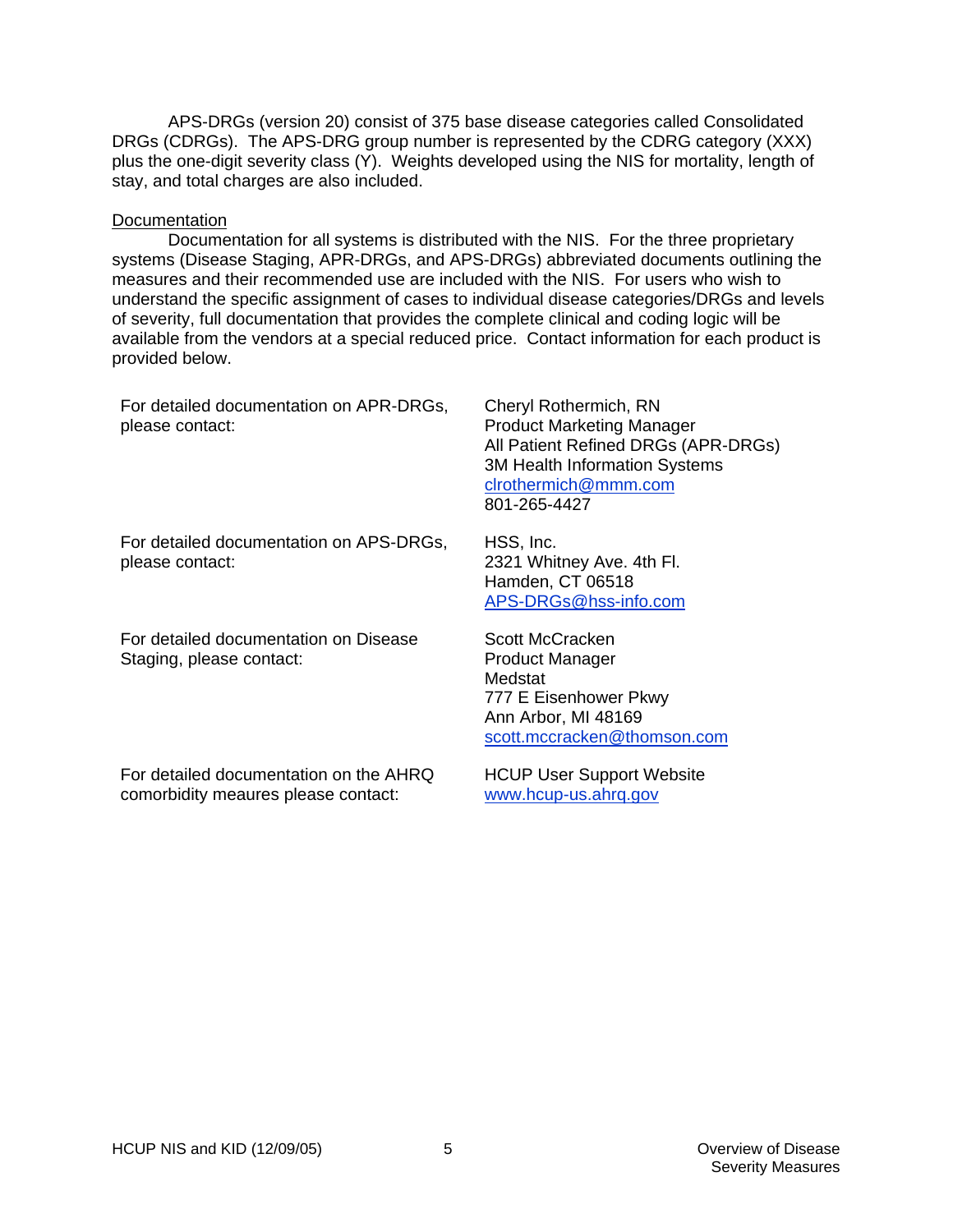#### **References**

- 1. Hornbrook MC. 2003. *Disease Severity Adjustment Software Evaluation for the Healthcare Cost and Utilization Project*. A report submitted to AHRQ.
- 2. *Disease Staging Software User Guide*. 2001. Ann Arbor, MI: Medstat Group, Inc.
- 3. Elixhauser A, Steiner C, Harris DR, Coffey RM. Comorbidity measures for use with administrative data. *Medical Care* 1998;36(1):8-27.
- 4. *All Patient Refined Diagnosis Related Groups (APR-DRGs): Methodology Overview*. 1998. Wallingford, CT: 3M Health Information Systems
- 5. *Definitions Manual for All-Payer Severity-adjusted DRG (APS-DRGs) Assignment*. 2003. Germantown, MD: HSS, Inc.
- 6. Freeman JL, Fetter RB, Park H, Schneider KC, Lichtenstein JL, Hughes JS, Bauman WA, Duncan CC, Freeman DH Jr, Palmer GR. Diagnosis-related group refinement with diagnosis- and procedure-specific comorbidities and complications. *Med Care* 1995;33(8):806-27
- 7. Muldoon JH. Structure and performance of different DRG classification systems for neonatal medicine. *Pediatrics* 1999;103(1 Suppl E):302-18
- 8. Edwards N, Honemann D, Burley D, Navarro M. Refinement of the Medicare diagnosisrelated groups to incorporate a measure of severity. *Health Care Financ Rev* 1994;16(2):45- 64
- 9. Leary RS, Johantgen ME, Farley D, Forthman MT, Wooster LD. All-payer severity-adjusted diagnosis-related groups: a uniform method to severity-adjust discharge data. *Top Health Inf Manage* 1997;17(3):60-71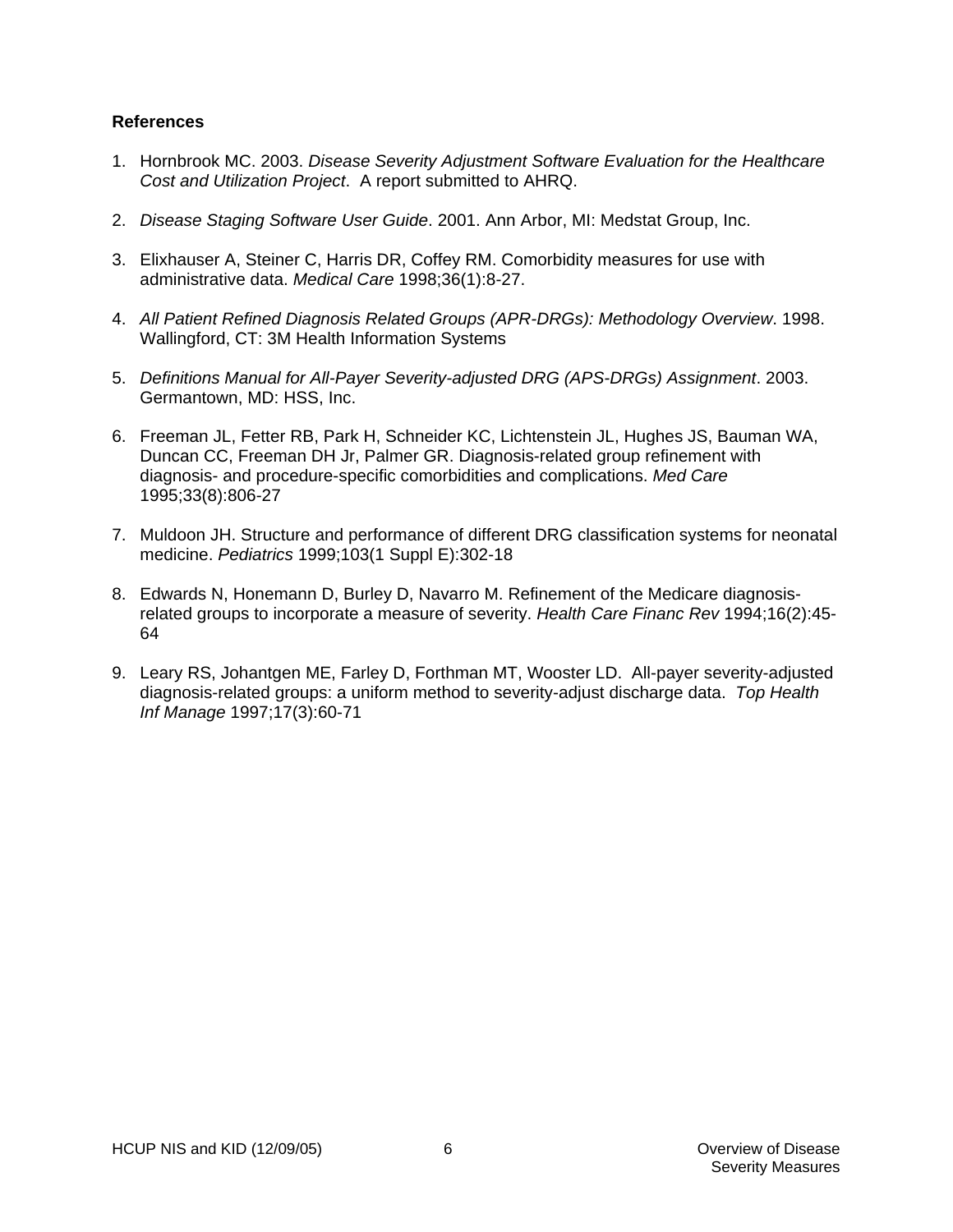## **Table 1. Summary of Selected Systems**

| Name of<br><b>System</b>                                                                           | <b>Source</b> | <b>Definition of Severity</b>                                                                                                                                                                                                           | <b>Input Variables</b>                                                                                             | <b>Output Variables</b>                                                                                                                                                                                                                                                                                                            |
|----------------------------------------------------------------------------------------------------|---------------|-----------------------------------------------------------------------------------------------------------------------------------------------------------------------------------------------------------------------------------------|--------------------------------------------------------------------------------------------------------------------|------------------------------------------------------------------------------------------------------------------------------------------------------------------------------------------------------------------------------------------------------------------------------------------------------------------------------------|
| Disease Staging,<br>version 5.21.3                                                                 | Medstat       | Likelihood of death or organ failure<br>as a result of disease progression,<br>independent of treatment                                                                                                                                 | - Diagnoses<br>- Discharge status<br>- Gender<br>- Procedures                                                      | - Disease category<br>- Stage 1.x, 2.x, 3.x, 4.0<br>with substages available for stages 1,<br>2, and 3; number of subscales varies<br>across diseases; stage 4 denotes<br>death<br>- Predictive scales for mortality, length<br>of stay, and total charges<br>(recalibrated for the NIS)                                           |
| <b>AHRQ</b><br>Comorbidity<br>Measures,<br>version 2.0                                             | <b>AHRQ</b>   | Coexisting medical conditions that<br>are not directly related to the<br>principal diagnosis, or the main<br>reason for admission, and are likely<br>to have originated prior to the<br>hospital stay.                                  | - Diagnoses<br>- DRGs                                                                                              | 30 dummy variables (1, 0) indicating the<br>presence of each comorbid condition                                                                                                                                                                                                                                                    |
| <b>All-Patient</b><br><b>Refined-DRG</b><br>(APR-DRGs),<br>version 20.0                            | 3M            | Extent of physiologic<br>decompensation or organ system<br>loss of function;<br>Likelihood of death                                                                                                                                     | - Diagnoses<br>- Procedures<br>- Discharge<br>status<br>- Age                                                      | - Base APR-DRG category<br>- Severity of illness subclass (1-4)<br>- Risk of mortality subclass (1-4)<br>subclass level 1 to 4 indicates minor,<br>moderate, major, and extreme,<br>respectively                                                                                                                                   |
| All-Payer<br>Severity-<br>adjusted DRG<br>(APS-DRGs),<br>version<br>dependent on<br>discharge date | <b>HSS</b>    | Resource intensity in terms of<br>lengthy stay or high charges/cost.<br>Version 19.0 for discharges before<br>10/1/2002. Version 20.0 for<br>discharges from 10/1/2002 to<br>9/30/2003. Version 21.0 for<br>discharges after 9/30/2003. | - Diagnoses<br>- Procedures<br>- Discharge<br>status<br>- Age<br>- Length of stay<br>- Birthweight<br>(if present) | - APS-DRG category: XXXY, where<br>XXX is the Consolidated DRG and Y<br>is the severity class $(0, 1, 2)$ ; severity<br>level 0 to 2 indicates no CC or major<br>CC, with CC, and with major CC,<br>respectively; CC stands for<br>complications or comorbidities<br>- Weights for mortality, length of stay,<br>and total charges |